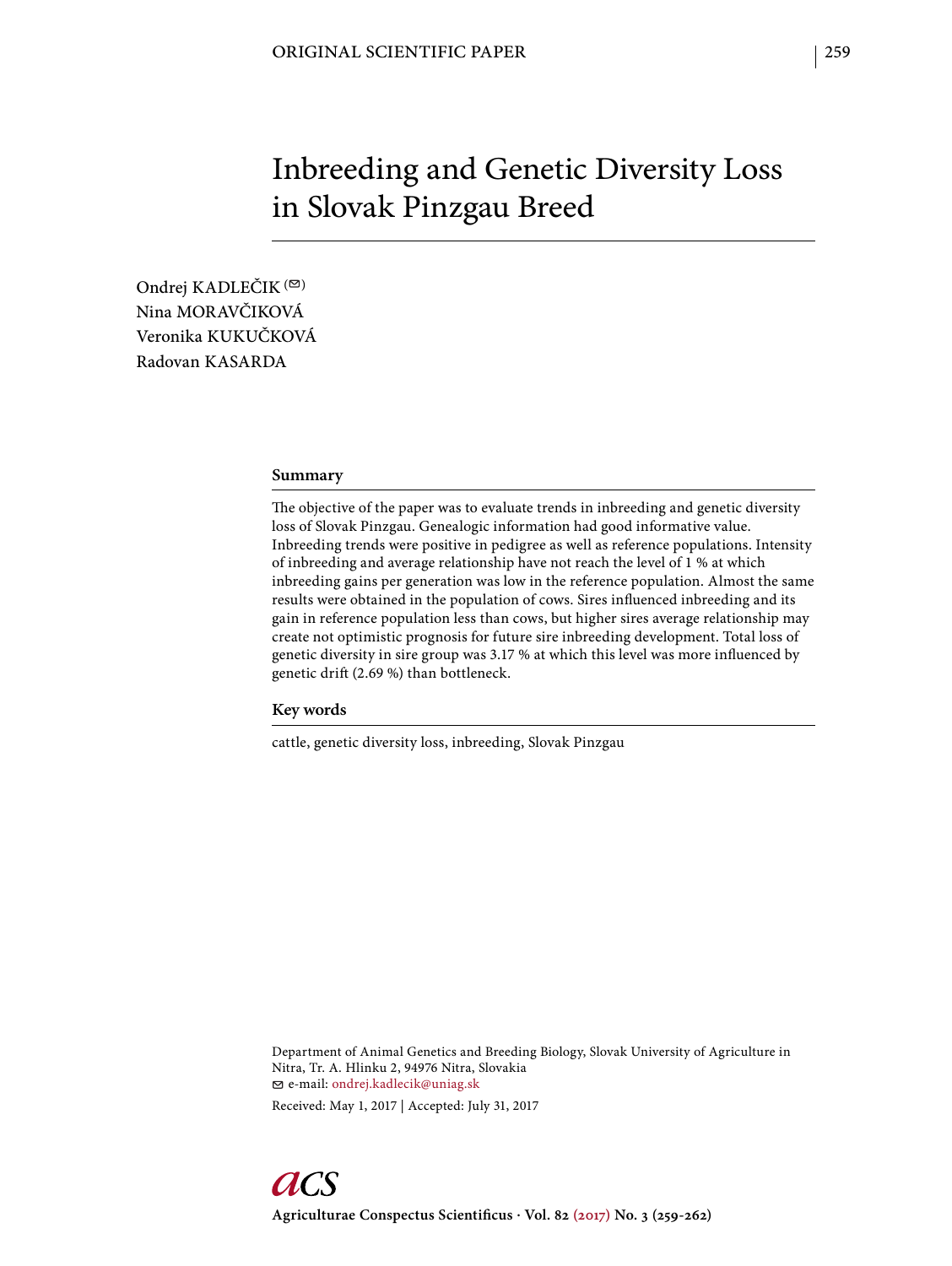#### **Introduction**

Traditional breeding programmes lead to genetic gain and higher rates of inbreeding. It is why many attention has been given to evaluation of the inbreeding level in animal populations (Kearney et al., 2004; Stachowicy et al., 2011; Melka et al., 2013; Pavlík et al., 2013), genetic diversity loss (Melka et al., 2012; Hazuchová et al., 2013; Kadlecik et al., 2016) what relate with management of small and endangered populations (Mészáros et al., 2015). The objective of the paper was to evaluate trends in inbreeding and genetic diversity loss of Slovak Pinzgau.

# **Material and methods**

The reference population of Slovak Pinzgau cattle analysis covered living animals, sires in insemination, frozen genetic material deposited in reproduction centres (26 animals) and 2749 Pinzgau cows, altogether 2775 animals. Pedigree population created animal of reference populations and animals in pedigrees of their parents.

Inbreeding trends and genetic diversity loss were estimated from genealogic information of animals using the data obtained from SBS, a.s. of the Slovak Republic. Pedigree completeness, the parameters of diversity based on probability of identity by descent and based on probability of gene origin were estimated by the software Endog v.4.8 (Gutiérrez and Goyache, 2005).

The pedigree completeness have influence on estimated genetic diversity parameters. Pedigree completeness index (PCI) described by MacCluer et al. (1983) was estimated as follows:  $PCI = 2 C_{sire} C_{dam} / C_{sire} + C_{dam}$ ; where  $C_{sire}$  and  $C_{dam}$  are contri-

butions from the paternal and maternals lines, and  $C = \frac{1}{2}$  $\overline{d} \sum_{i=1} g_i$  $\boldsymbol{d}$ i  $=1$ ;

where  $g_i$  is the proportion of known ancestors in generation *i*; and *d* is the number of generations that are taken into account.

Genetic diversity was evaluated according to three parameters based on the probability of the identity by descent and seven measures based on probability of gene origin.

Inbreeding coefficient of an animal  $(F)$  was calculated according to algorithm of Meuwissen and Luo (1992). The average relatedness (AR) reflects the probability that an allele randomly chosen from the whole population in pedigree belongs to a given animal (Gutiérrez et al., 2009). The individual increase in inbreeding (Δ*Fi* ) was calculated by means of the classical formula where  $F_i$  is individual coefficient of indreeding and  $t$  is the complete equivalent generation (Gutiérrez et al., 2009). The trends of inbreeding, coancestry and inbreeding gain were estimated as *F* averages on birth years of animals. From parameters based on probability of gene origin was number of founders (f) defined as ancestors with unknown parents, or animals with unknown genetic connections to other animals in pedigrees except its own progenies (Lacy, 1989). The effective number of founders  $(f_e)$  was estimated as the number of equally contributing founders that will produce the same genetic diversity as assessed in the population (Boichard et al., 1997), calculated as:

$$
f_e = \left[\sum_{k=1}^f q_k^2\right]^{-1}
$$

*qk* is the probability of gene origin of the *k* ancestor.

The effective number of ancestors  $(f_a)$  is the minimal number of ancestors necessary to explain the genetic diversity in the reference population (Boichard et al., 1997), was calculated by formula:

$$
f_a = \left[\sum_{j=1}^a q_j^k\right]^{-1}
$$

 $q_i$  is the marginal contribution of an ancestor *j* which is the genetic contribution made by ancestor that is not explained by other ancestors chosen before. The  $f_a$  account for recent bottleneck and thus partially account for the loss of allelic diversity in descendant population (Boichard et al., 1997).

Founder genome equivalents  $(f_g)$  expresses the number of founders that would be expected to give the same level of genetic diversity in the population under study if the founders were equally represented and no loss of alleles occurred (Lacy, 1989). The  $f_g$  was calculated by the Caballero and Toro (2000) algorithm, as follows:

$$
f_g = \left[ \sum_{j=1}^{N_f} \left( \frac{p_j^2}{r_j} \right) \right]^{-1}
$$

 $\mathbf{1}$ 

 $N_f$  is the number of founders,  $p_j$  is the contribution of the founder *j* and  $r_i$  is retention of alleles. The  $f_g$  accounts for unequal contributions of founders, bottleneck, and random loss of alleles due to genetic drift (Lacy, 1995). Lower values of the ratio are connected with higher loss of genetic diversity due to genetic drift.

The loss of genetic diversity (GD) was derived from parameters  $f_e, f_g$ . Total GD of the reference population was estimated by formula of Lacy (1995):

$$
GD = 1 - \frac{1}{2f_g}
$$

The genetic diversity loss due to bottlenecks and genetic drift in the population was calculated as  $1 - GD$ . The amount of genetic diversity in the reference population considered for the loss of diversity due to unequal founder contributions (GD\*) was calculated as (Lacy, 1995):

$$
GD^* = 1 - \frac{1}{2f_e}
$$

Similarly,  $1 - GD^*$  represented the loss of genetic diversity due to unequal founder contributions. The difference  $GD^*$  -  $GD$ measures the loss of diversity by genetic drift accumulated over nonfounder generations and was calculated by Caballero and Toro (2000)*.*

#### **Results and discussion**

The pedigree completeness index is presented in Figure 1. The reference populations had hundred percent completed pedigrees in the 1st generation and had decreasing trend with increasing generations. Melka et al. (2013) evaluated genetic diversity of Guersey population on the average pedigree completeness level PCI = 74 – 97%, Kearny et al. (2004) estimated that 85 % of Holstein animals had in 4 or more generations complete genealogic information.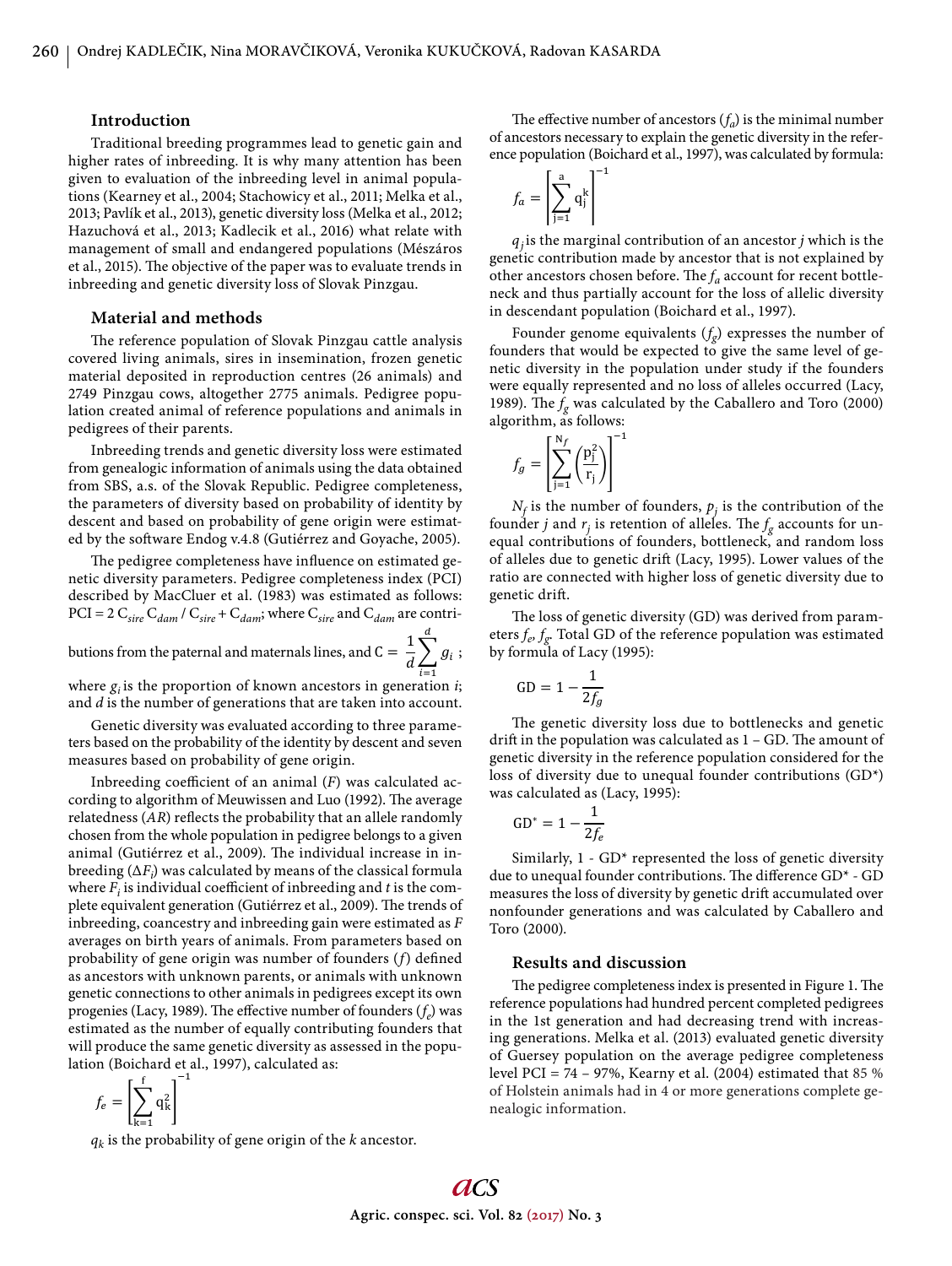

**Figure 1.** Pedigree completeness index in reference and pedigree populations



**Figure 2.** Inbreeding trends

**Table 1.** Diversity parameters based on probability of identity by descent

| Characteristics  | <b>RP</b> | Cows | <b>Sires</b> |
|------------------|-----------|------|--------------|
| F                | 0.55      | 0.55 | 0.47         |
| AR               | 0.85      | 0.84 | 0.97         |
| ΛF               | 0.18      | 0.18 | 0.16         |
| % inbred animals | 35        | 35   | 35           |

| Characteristics | RP   | Cows | <b>Sires</b> |
|-----------------|------|------|--------------|
|                 | 4349 | 4331 | 177          |
| $J_e$           | 341  | 198  | 104          |
| J <sub>a</sub>  | 152  | 72   | 25           |
| $\sigma$        | 47   | 47   | 16           |

**Table 2.** Diversity parameters based on gene origin

| Table 3. Level and the loss of genetic diversity |           |       |              |  |  |
|--------------------------------------------------|-----------|-------|--------------|--|--|
| Characteristics                                  | <b>RP</b> | Cows  | <b>Sires</b> |  |  |
| GD                                               | 98.94     | 98.94 | 96.83        |  |  |
| $1-GD$                                           | 1.06      | 1.06  | 3.17         |  |  |
| $GD*$                                            | 99.86     | 99.75 | 99.52        |  |  |
| $1 - GD*$                                        | 0.14      | 0.25  | 0.48         |  |  |
| $GD^*$ - GD                                      | 0.92      | 0.81  | 2.69         |  |  |

Inbreeding trends were positive in pedigree as well as reference populations. In the reference population was trend more intense since 1990 year than in pedigree population (Figure 2). The parameters of diversity based on probability of identity by descent are presented in Table 1. Values of intensity of inbreeding and average relationship have not reach the level of 1 % at which inbreeding gains per generation was low in the reference population, almost the same results were obtained in the population of cows. Sires influenced inbreeding and its gains in reference population less than cows, but higher sires average relationship may create not optimistic prognosis for future sire inbreeding development.

> The preservation of founder alleles describing genetic diversity is expressed by the measures based on the probability of gene origin. The overview of these measures is presented in Table 2. Results in reference and cow populations were similar in two parameters. Also levels of genetic diversity were the same, in the cow population was found out slightly higher level of genetic diversity loss due to unequal contributions of founders. Total loss of GD in sire group was 3.17 % at which this level was more influenced by genetic drift (2.69 %) than bottleneck

(Table 3). Similar level of genetic diversity loss described Kadlecik et al. (2016) in four beef breeds. The amount of genetic diversity in the reference population accounting for diversity loss due to genetic drift and unequal founder contributions was the highest in the Simental (6.2 %), following the Blonde d´Aquitaine, (3.5 %), Limousine (1.1 %) and Charolais (0.9 %). Genetic drift was identifying as dominant cause of genetic diversity loss in some more Canadian milk breeds of cattle (Melka et al., 2008).

# **Conclusion**

Intensity of inbreeding and average relationship have not reach the level of 1 % in the reference population. Inbreeding trends were positive in pedigree as well as reference populations. Total loss of genetic diversity in sire group was 3.17 % at which this level was more influenced by genetic drift  $(2.69\%)$ than bottleneck.

### **References**

- Boichard D., Maignel L., Verriér E. (1997). The value of using probabilities of gene origin to measure genetic variability in a population. Gen Sel Evol 29: 5-23
- Caballero A., Toro M.A. (2000). Interrelations between effective population size and other pedigree tools for the management of conserved populations. Genet Res 75: 331-343
- Gutierrez J.P., Goyache F. (2005). A note on ENDOG: A note on ENDOG: a computer program for analysing pedigree information. J Anim Breed Genet 122: 172-176
- Gutiérrez J. P., Goyache F., Cervantes I. (2009). Endog v.4.6. A Computer Program for Monitoring Genetic Variability of Populations Using Pedigree Information. User´s Guide, 38
- Hazuchová E., Kadlečík O., Pavlík I., Kasarda R. (2013). Assessment of genetic diversity using characteristics based on the probability of gene origin in the Slovak Spotted breed. Acta fytotechn zootechn 16(2): 45-48